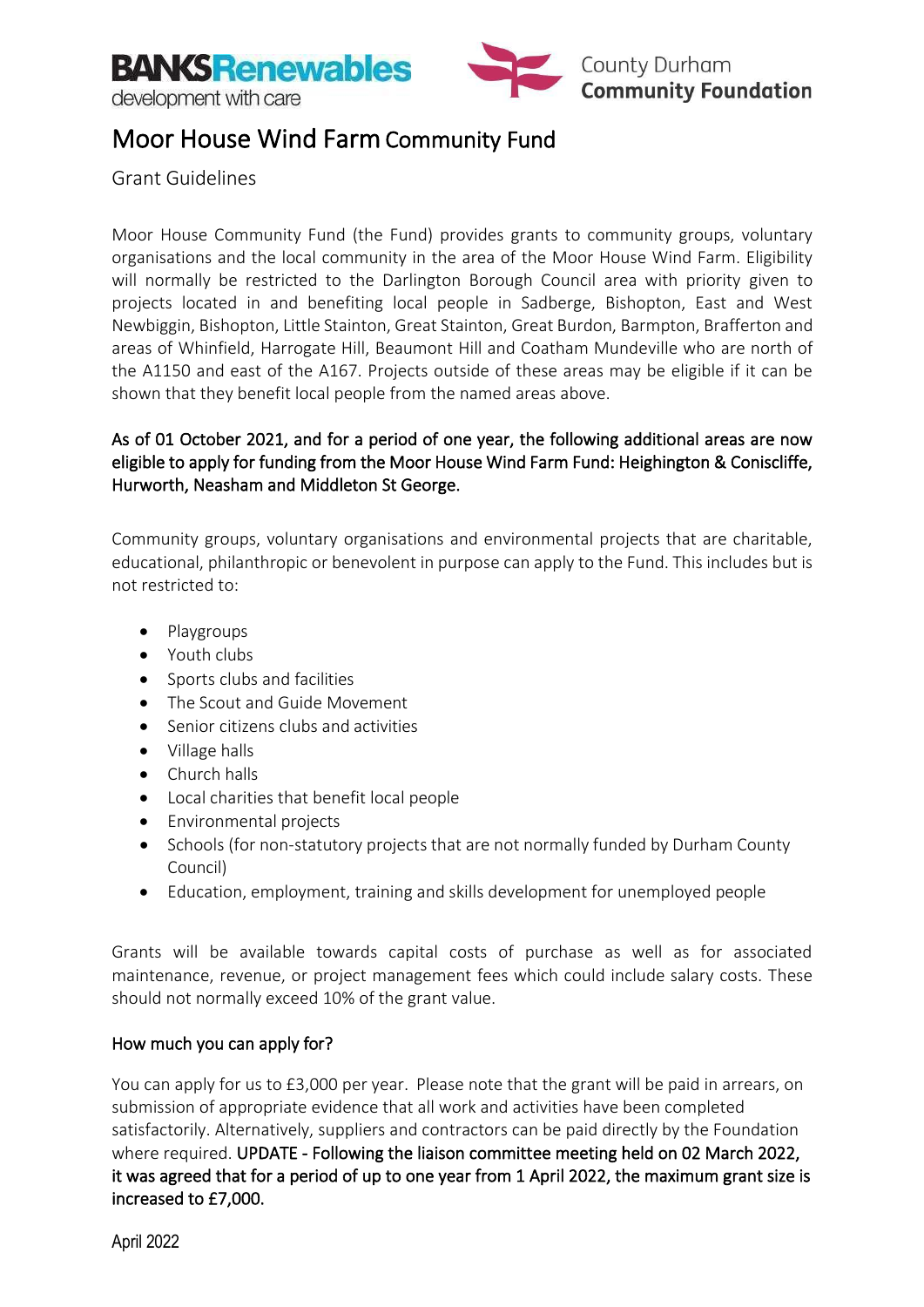## **BANKSRenewables**

development with care



Under no circumstances will grants be awarded retrospectively i.e. you must apply for and be approved for grant funding before any project work or activity takes place.

Grants should be drawn down within 12 months from the award date. For projects where the grant awards run over multiple years, each phase must be completed in line with the grant offer terms and conditions agreed at the time of the award. If you do not draw down your grant within the agreed period, the Community Fund Committee (CFC) has the discretion to recommend a time extension to the Foundation or may recommend withdrawal of the award.

It is an important requirement of this Fund, that if your application is successful, you will be required to pay 10% of the amount awarded to the Banks Group, prior to your grant being released. No grant funding will be paid to your organisation until this money has been received by us. The contribution can be made by any business, local authority, applicant organisation (through fundraising activities only, proof will be required), or local resident, who should hold no interest in the project e.g. financial or reputational gain. UPDATE – Following the liaison committee meeting held on 02 March 2022, it was agreed that for a period of up to one year from 1 April 2022, the 10% management fee can be taken directly from the fund if the applicant requests it, and the necessary financial checks are returned satisfactorily.

### What we will not fund

- The advancement of religion or political activities
- Activities understood to be the responsibility of statutory authorities
- Projects outside the area of benefit
- Activities contrary to the interests of the Funder or any associated entities
- Activities likely to bring into disrepute the Fund, the Funder or the Foundation
- Retrospective funding i.e. paying for costs incurred before a grant has been formally approved by the CFC and ratified by the Foundation
- Services or facilities already funded by the local authority or other statutory body at the time of application (other than as part of a match funding application)
- Projects of no benefit to the community of environment in the area of benefit
- applications from national or regional charities with no specific projects in the eligible area
- Projects relating to improvements to land that is not open to the general public
- Requests for sponsorship
- Requests for deficit or retrospective funding for projects and activities that have already taken place
- Statutory or other legal duty of a governmental department, local authority or other public body to carry on.
- Individuals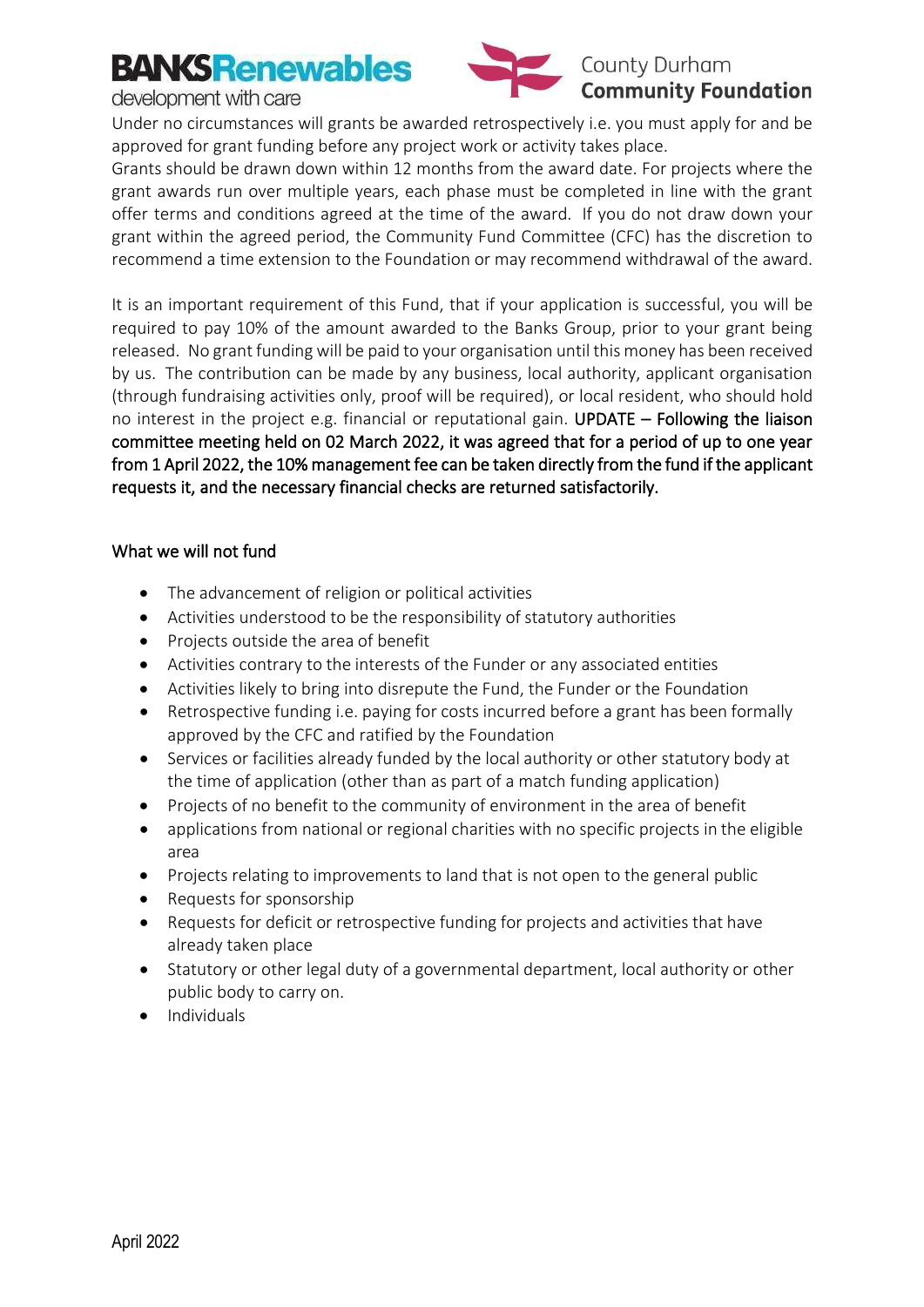



### Need more help?

If you are unsure about whether you are eligible to apply, please contact us on 0191 378 6342 or email [fundmanager@bankscommunityfund.org.uk](mailto:fundmanager@bankscommunityfund.org.uk) or contact the Community Engagement Co-ordinator for your area from the Banks Group.